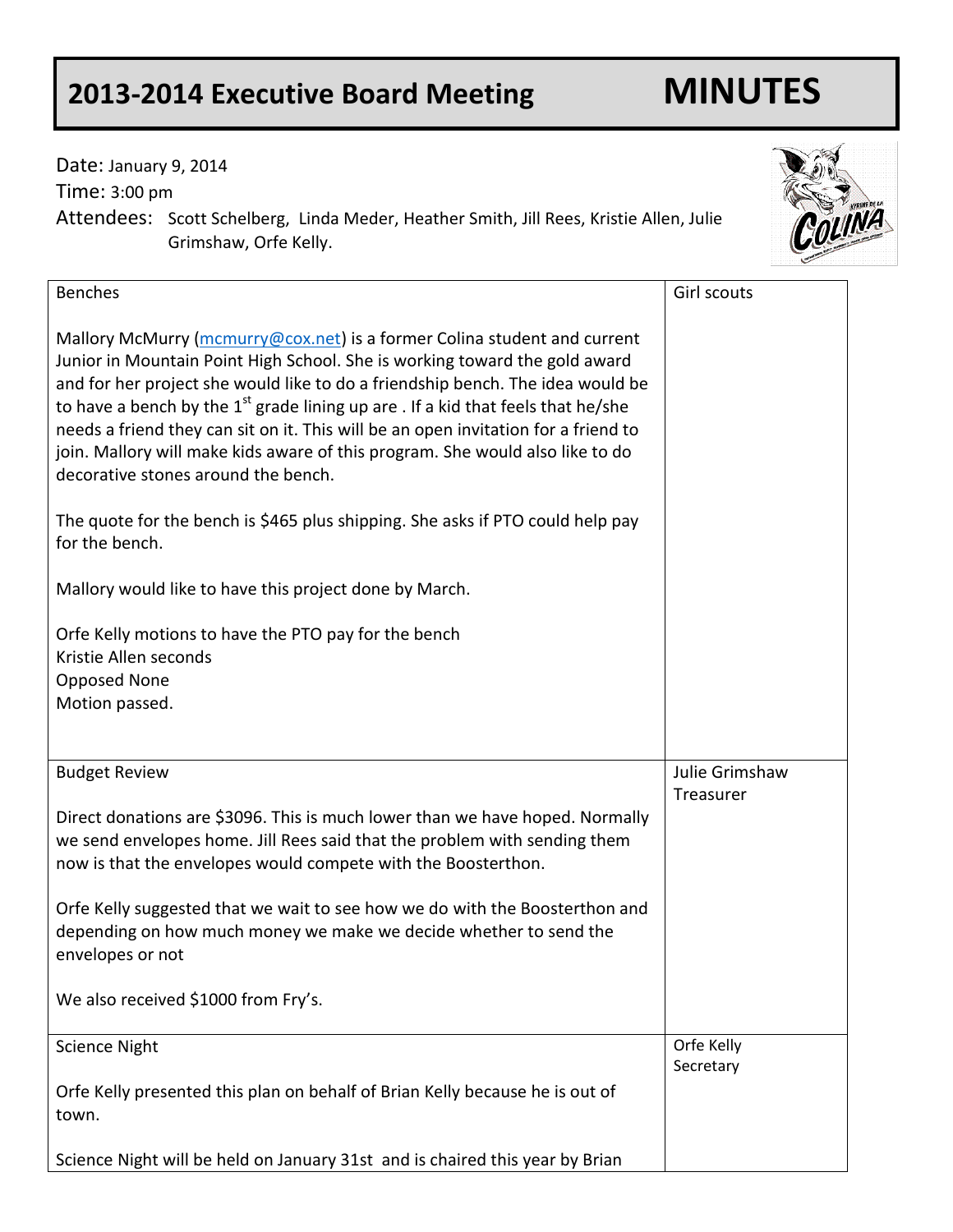| Kelly and Steve Schauer. Everybody is invited and participation is FREE                                                                                  |                                 |
|----------------------------------------------------------------------------------------------------------------------------------------------------------|---------------------------------|
| The goal is to get kids excited about science. They will have an amazing array<br>of exhibits including                                                  |                                 |
| Arizona Mineral Society's Fluorescence rocks display – and you can make                                                                                  |                                 |
| your own rock collection for just \$1!<br>Magnets, 3-Dimensional printing, Electric Circuits                                                             |                                 |
| Heart Rate Exploration, Tornado Tubes                                                                                                                    |                                 |
| Optical Illusions and brain teasers<br>$\bullet$                                                                                                         |                                 |
| Bird Beak Demonstration, Predictions, Magnification Station<br>$\bullet$                                                                                 |                                 |
| Cool Copters, Investigation Station,<br>$\bullet$                                                                                                        |                                 |
| Telescopes, Aerospace club, robots                                                                                                                       |                                 |
| Their budget is \$550.00 - \$500 will be spent with Dr. Mo from ASU who                                                                                  |                                 |
| prepares the kids that are used in most stations. \$50 will be spent in                                                                                  |                                 |
| promotional material.                                                                                                                                    |                                 |
| They'll need volunteers to run the stations.                                                                                                             |                                 |
| Kids need to be accompanied by a parent. No drop off.                                                                                                    |                                 |
| Scot Schelberg suggests tohave Brian and Steve contact Mr. Sykes to include                                                                              |                                 |
| Science night in the morning announcements.                                                                                                              |                                 |
|                                                                                                                                                          |                                 |
| Taste of Kyrene raffle tickets                                                                                                                           | Kristie Allen<br>Vice-President |
| Kyrene Foundation is having the Taste of Kyrene February 28 at the Foothills                                                                             |                                 |
|                                                                                                                                                          |                                 |
| golf club. They are having specific catering companies and baskets from local                                                                            |                                 |
| businesses. Prizes including safaris in Africa. Presale tickets are \$35 per person,                                                                     |                                 |
| \$50 at the door.                                                                                                                                        |                                 |
|                                                                                                                                                          |                                 |
| Kristie is working hard in this event and would like us to sell at least 10 dinner                                                                       |                                 |
| tickets. Also encourages us to sell tickets for the raffles. Prizes include trips to<br>Disneyland or Sand Diego.                                        |                                 |
|                                                                                                                                                          |                                 |
| Boosterthon                                                                                                                                              | <b>Jill Rees</b>                |
| Next week Boosterthon organizers will attend a staff meeting at 1:30 to go                                                                               | President                       |
| over what they'll be doing and to setup. January 21 <sup>st</sup> is the 1 <sup>st</sup> day and they'll                                                 |                                 |
| have a pep rally and will get the kids excited and will have a character counts                                                                          |                                 |
| lesson.                                                                                                                                                  |                                 |
|                                                                                                                                                          |                                 |
| On January 30 <sup>th</sup> the fun run with take place. Kindergarten to $2^{nd}$ grade will run<br>from 8:00 to 9:00 and 3rd to $5^{th}$ 9:30 to 10:30. |                                 |
|                                                                                                                                                          |                                 |
| Specials will probably be canceled as this will take priority.                                                                                           |                                 |
| On the following week we collect and count the money                                                                                                     |                                 |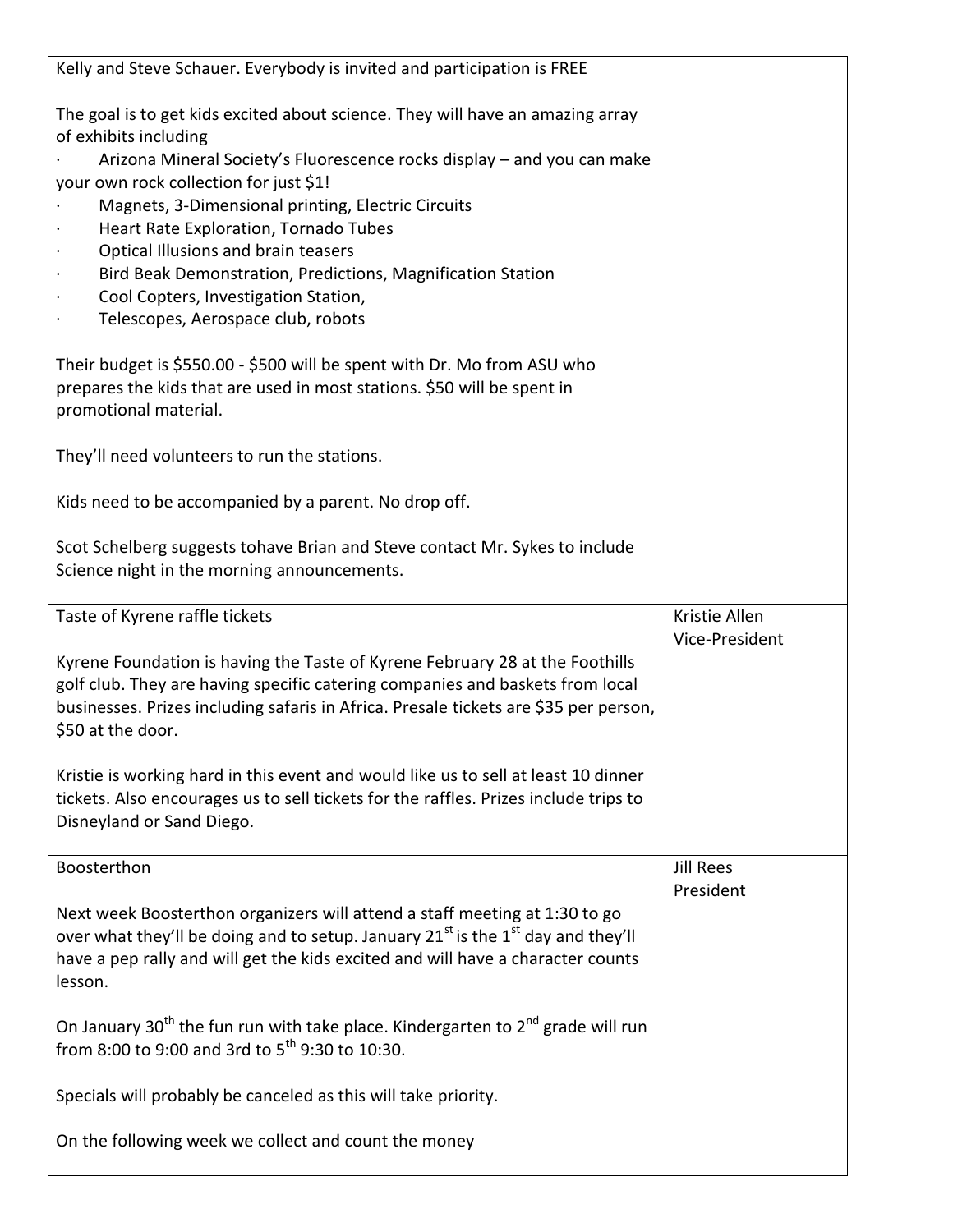| Julie asked where was the plan from Boosterthon.                                                                                                                    |                         |
|---------------------------------------------------------------------------------------------------------------------------------------------------------------------|-------------------------|
| Jill Rees said that the Boostherton people came to the Board Meeting to<br>present the plan and that we all asked questions at that time and approved it.           |                         |
| Print shop allowance                                                                                                                                                | Linda Meder             |
| Linda Meder said that one of the teachers asked if PTO could subsidize print<br>shop allowance since the new improvement plans are using a lot more paper.          | <b>Teacher Liaison</b>  |
| Orfe Kelly said that this was an item in old budgets but it was never used and<br>therefore it was removed.                                                         |                         |
| Scott Schelberg said that PTO would only be asked to step in if needed.                                                                                             |                         |
| Orfe Kelly suggested that once they know the amount and time frame they can<br>email the board for approval.                                                        |                         |
| Receipts/Processes                                                                                                                                                  | Julie Grimshaw          |
| Julie would like to talk about processes in exchanging money between people<br>because it opens risks.                                                              | Treasurer               |
| Vendors need to sign a receipt for things we'll sell. She needs a receipt for<br>petty cash in a notebook and also to give a receipt for vendor donations.          |                         |
| Blank checks issued in a vendors name but without the specific amount will<br>need to be carefully monitored for record keeping.                                    |                         |
| Reimbursements. Julie comes to school every week to provide<br>reimbursements. If somebody needs a check faster a quick e mail would help.                          |                         |
| <b>Father Daughter Dance</b>                                                                                                                                        | Orfe Kelly<br>Secretary |
| Committee Name: Father Daughter Ball                                                                                                                                |                         |
| Committee Chair Name: Orfe Kelly, Michelle Nielsen, Marni Bealer and Sara<br>Elliott                                                                                |                         |
| Committee Chair Contact Info (Phone & Email): orfe@cox.net (480) 570 8333<br>Known Committee Members Orfe Kelly, Michelle Nielsen, Marni Bealer and<br>Sara Elliott |                         |
| Year-Round Event/Program no                                                                                                                                         |                         |
| One-Time Event/Program yes<br>If one-time event, date of planned event:                                                                                             |                         |
| February 7, 2014                                                                                                                                                    |                         |
| Approved Budget:<br>500.00 (Please see PTO VP for amount budgeted<br>$\ddot{\mathsf{S}}$<br>for school year)                                                        |                         |
| <b>ESTIMATES</b>                                                                                                                                                    |                         |
| \$<br><b>Estimated Expenses:</b><br>620.00                                                                                                                          |                         |
| \$<br><b>Estimated Vendor Contributions:</b><br>150.00                                                                                                              |                         |
| \$20 (under the budgeted amount<br><b>Estimated Profit/Loss:</b>                                                                                                    |                         |